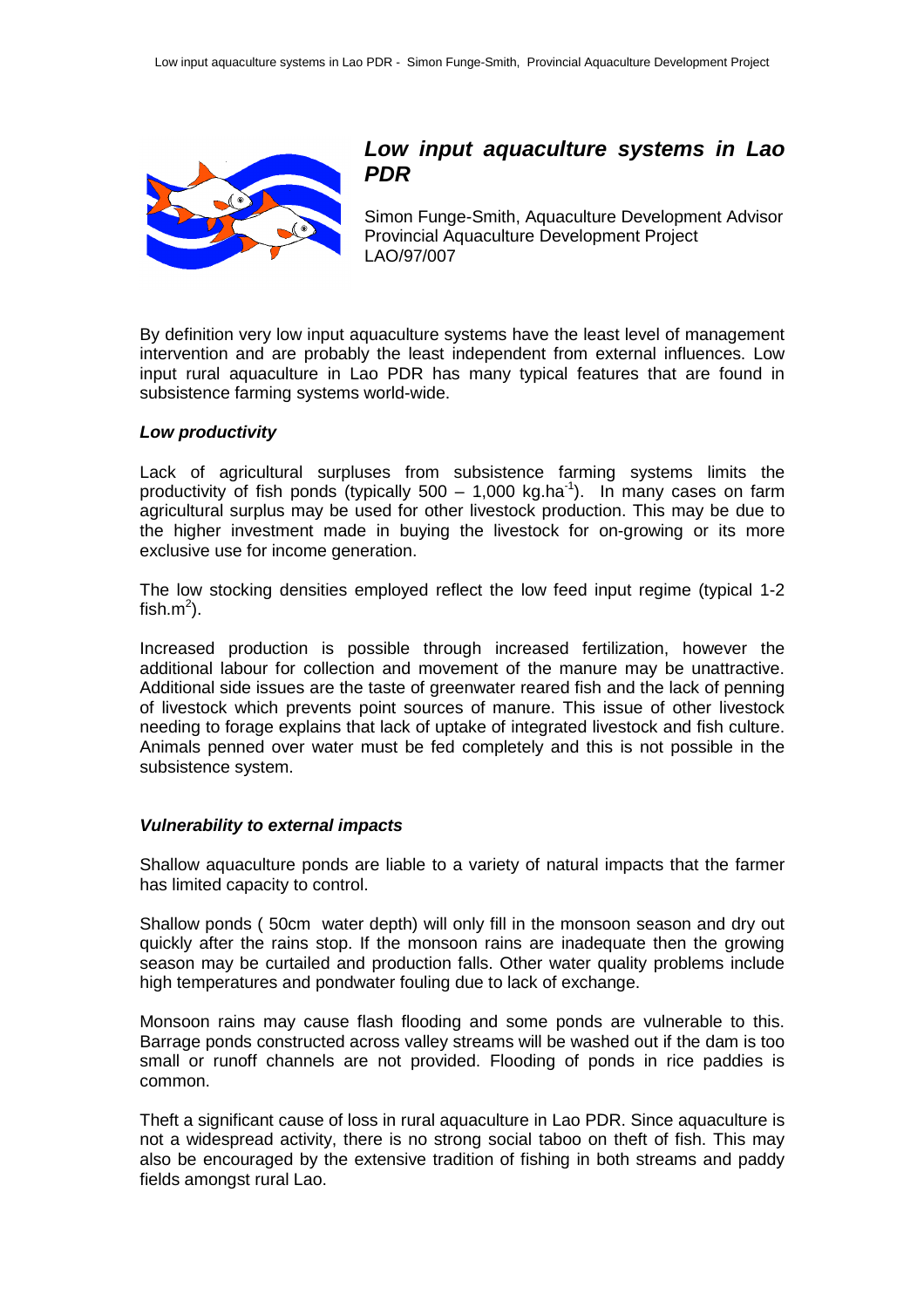## *Minimization of risk to the family.*

This means that total or partial loss of the crop (due to theft, disease, flooding, dry weather, failure to sell, predation) should not significantly impact the following:

Food security – the rural household requires other sources of food and staples such as rice, cassava and corn take precedence. Protein sources are derived from fishing, livestock and hunting. Typically the fish pond has a dual role for both food and income. This flexibility means that aquaculture integrates well to subsistence farming systems.

Economic liability – investment in the pond is usually minimal but purchase of fingerlings and other pond inputs can be significant. If the aquaculture operation is drawing resources from other farm activities such as pig or chicken rearing then the income derived from fish sales must replace that lost opportunity from other livestock.

Time – Excessive time spent guarding a pond or in other management activities may impact on other farm chores. It is generally considered that usually fish culture impacts on non-essential chores. All day guarding of a pond is unusual.

#### *Seed supply*

If fingerlings for stocking are not available at the early part of the monsoon season, then fish culture in seasonal ponds may be unattractive. The time investment in pond construction and feeding may not be offset by the returns from the pond. Fingerling supply is often a critical bottleneck for aquaculture expansion and erratic supply of fingerlings, high mortality (due to small size, transport stress, disease etc.) may deter farmers from becoming involved.

The production of fish fingerlings is a relatively specialized business that is usually extremely profitable. Transportation of fingerlings to farmers may employ middlemen and with increasing distances and numbers of links in the distribution chain, quality inevitably deteriorates.

Where wildfish are not or cannot be excluded from the system, predation is a serious problem. In this case the only feasible management method is to stock fingerlings at a size large enough to be unattractive to predators. Production of such large fingerlings is rarely done by hatcheries (the grow out time is excessive and the nursery area required is too great). Farmer based nursing can be a successful strategy to improve fingerling quality prior to stocking.

In countries with better infrastructure, the nursing of fingerlings may become a specialized business. The increased price of nursed fingerlings may be a deterrent to subsistence farmers who would prefer to buy smaller cheaper fingerlings and nurse them themselves.

#### *What is the future and potential for change in this system?*

It is wrong to assume that productivity is the goal of aquaculture at this level. The priority for rural subsistence farmers is diversity and risk minimization. Typical production per family are in the order of 10 – 60 kg, pond sizes are typically 100 -  $400$  m<sup>2</sup>. The fish produced can provide a significant proportion of a families' fresh fish consumption, alternatively this represents a significant proportion of the families cash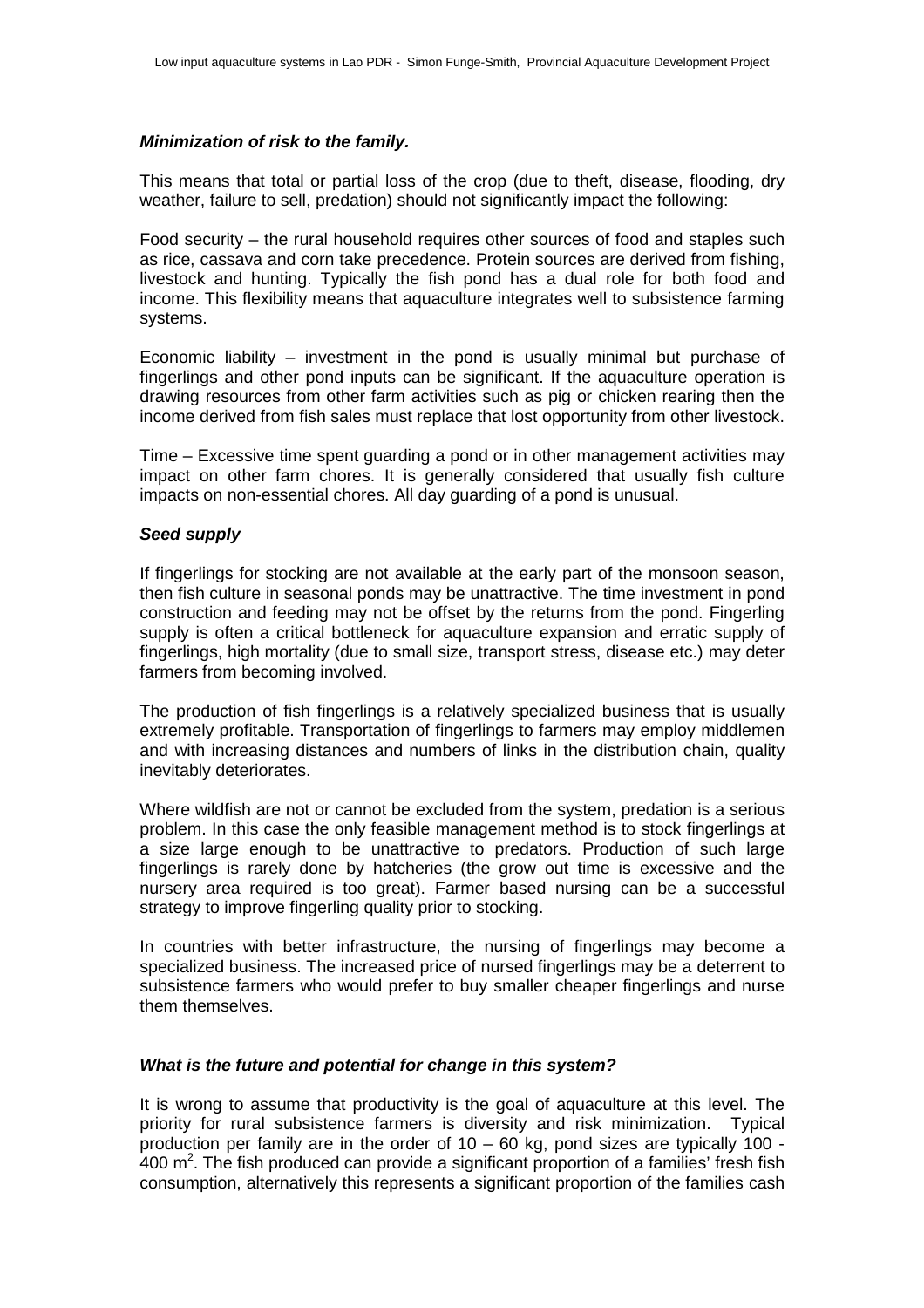income. These systems are extremely versatile in both production and economic terms the goal being minimal burden to the family.

Impacts from these systems are negligible due to small scale and diffuse nature. However, these systems are vulnerable to external impacts such as disease. Since the supply of fingerlings to these systems may be derived from a similar source as semi-intensive or intensive aquaculture, the risk of disease transmission via fingerling supply is significant. Issues such as competition for land are probably overstated. What is certain is that as land pressure increase there will be a tendency to intensify all parts of the farming system and this will favour the intensification of the aquaculture system.

The integration of aquaculture into the farming system is an essential feature. To improve the productivity of the aquaculture system, other parts of the farming system must be flexible enough to allow the change. Potential changes would include:

#### *Increased feeding of the pond to increase fish production.*

This would require additional inputs that would be drawn away from other livestock. If marketing of fish and fish production suitable compensated for this then this would be acceptable to most farmers. Increased agricultural production would also allow increased feed inputs. In this case it is the use of cash for fertilizer purchase that would stimulate this. The cash income from the increased agricultural production might in part be provided by the additional fish produced. The starting point of these developments is found in the increased accessibility of markets, potential for borrowing money, increasing cash economy in rural areas, road and irrigation development.

#### *Pond deepening to increase water retention and extend the growout season*

This would require some sort of income generation from the system. Manual construction is typical but opportunistic mechanical construction can occur. In cases such as this road construction or earth excavation for construction leaves deeper water ponds.

#### *Fingerling nursing to limit early predation losses*

Simple net cage based nurseries or shallow ponds can significantly improve survival of fingerlings after stocking. This activity is relatively specialized and requires farmers to produce or purchase fingerlings, it is therefore more likely that experienced farmers who are already pursuing aquaculture for some form of income generation would be come involved.

#### *Fingerling production*

Lack of fingerling supply limits farmers entry to aquaculture. Local farmer based fingerling production can overcome distribution and production bottlenecks. Such a problem is not as significant in countries which have relatively well developed communications networks and good rural accessibility.

#### *Shift from food security to income generation*

Movement from aquaculture as a part of a diverse farming system, to a specific income generating activity may occur in situations where the marketing and communications aspects of the system are guaranteed. If credit for expansion is not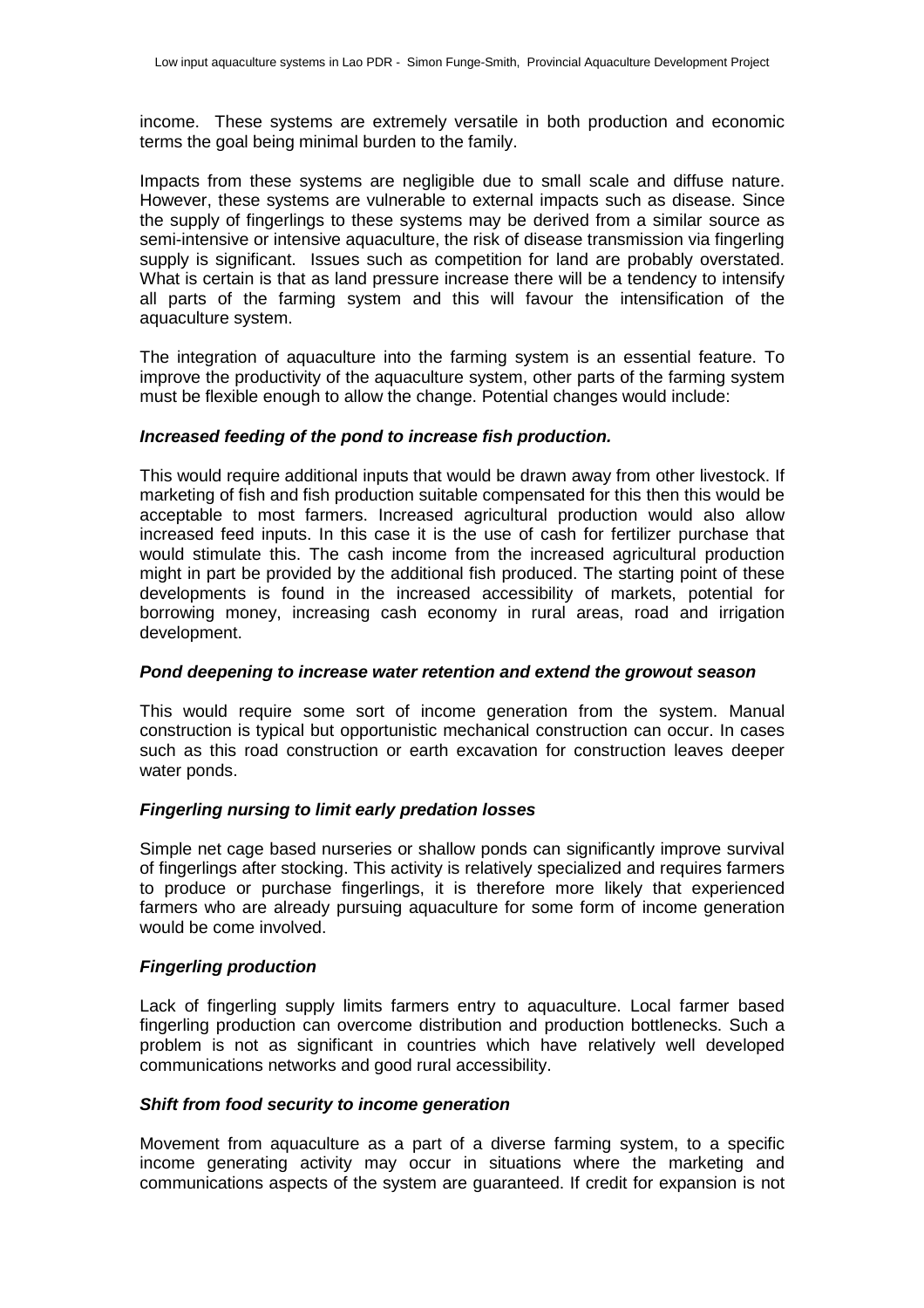available then the gradual conversion of the system is the more typical scenario. The timescale for this conversion can be in excess of 10 years.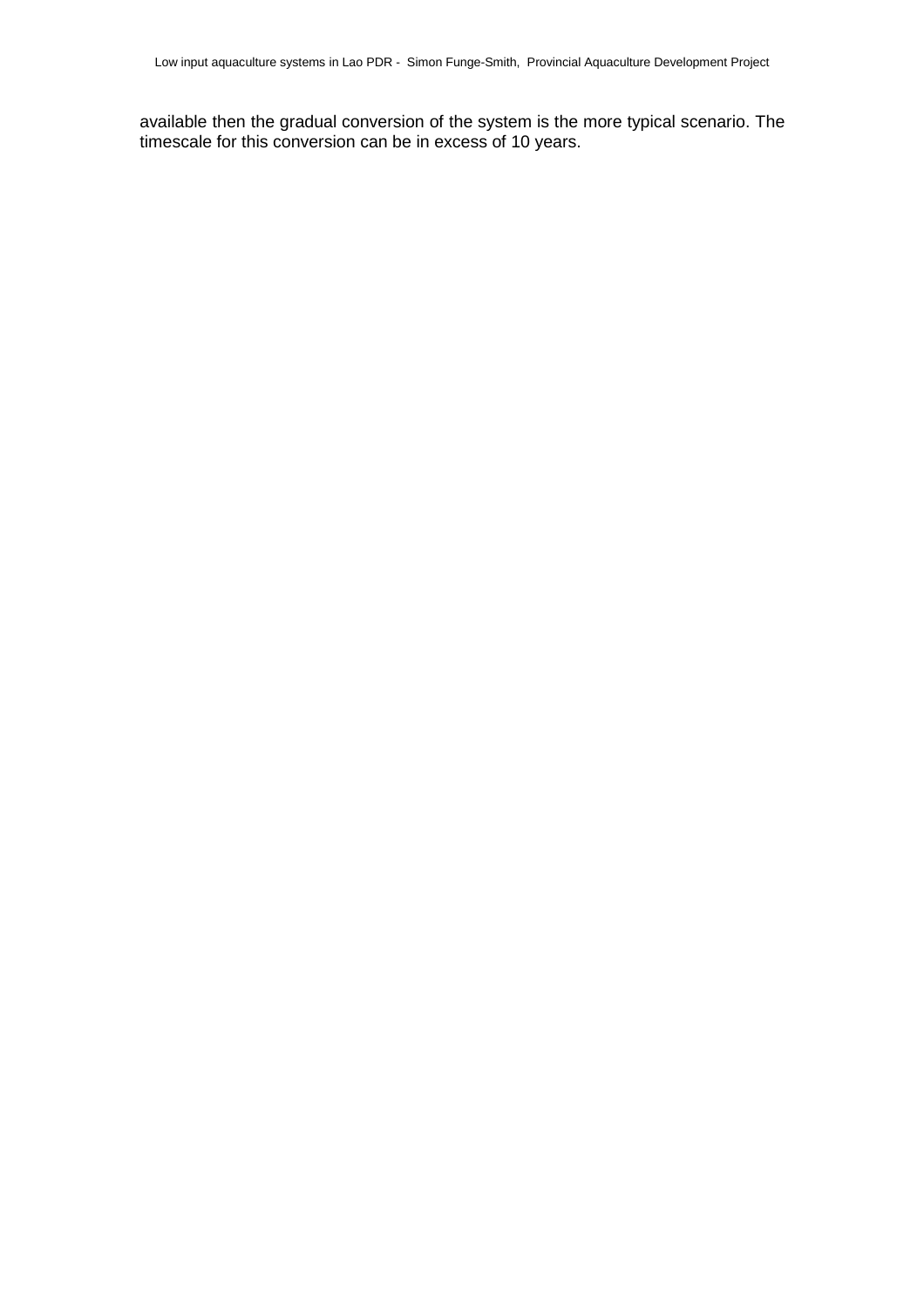# *Management activities in the low input rural aquaculture system in Lao PDR (column 2 represents increasing degrees of management intervention)*

| <b>Management activity</b> | Degree of management intervention         | <b>Comments</b>                                                                 |
|----------------------------|-------------------------------------------|---------------------------------------------------------------------------------|
| Construction of pond       | Modification of existing natural pond     | Pond is often seasonal, unless supplied by stream                               |
|                            | Barrage ponds damming streams             |                                                                                 |
|                            | Manual excavation of shallow ponds        | Often seasonal and water depth less than 50 cm                                  |
|                            | Modification of paddy fields              | Either for rice-fish culture or conversion to pond                              |
|                            | Mechanical excavation                     | Excavation cost may be repayable, but small pond size and limited number of     |
|                            |                                           | units make plant transport non-viable.                                          |
| Use of basic water control | Water outlet                              | Prevent uncontrolled flooding and loss of stock                                 |
| structures                 | Water inlet                               | Diversion of streams                                                            |
|                            | Outlet screens                            | Prevent loss of stock                                                           |
|                            | Inlet screens                             | Prevent entry of wildfish                                                       |
| Pond preparation           | Pond filling                              | Monsoon rains, overflow from higher land or streams.                            |
|                            | Drying out                                | Seasonal ponds dry naturally, permanent water ponds are rarely dried            |
|                            | Fertlization                              | Animal manures may be applied. If water is use for household purposes,          |
|                            |                                           | greenwater production may be unacceptable                                       |
|                            | Liming                                    | Rarely practised, due to lack of lime and it must be bought                     |
| Stocking                   | Wildfish naturally recruited              | Highly desirable for consumption, free - farmers are often reluctant to exclude |
|                            | Active stocking of wildfish               | Wildfish harvested from ponds or rivers transferred to pond for on-growing      |
|                            | Active stocking of hatchery produced fish | Wildfish supplemented with aquacultured species                                 |
|                            | Active exclusion of non-introduced (wild  | Exclusion of wildfish due to undesirable traits such as predatory nature        |
|                            | fish) species                             | (catfish, snakeheads, frogs), precocious reproduction (rasbora), small size     |
|                            |                                           | (rasbora)                                                                       |
| Feeding                    | No feeding                                | Common in situations where pond or paddy is remote from house                   |
|                            | Rice bran/Cooked bran/rice/cassava        | Requires some rice surplus in the family. Rice bran is also fed to chickens     |
|                            |                                           | and pigs, therefore there is competition for the resource.                      |
|                            | Other bi-products (fermented rice, beer   | Feeding may not be daily.                                                       |
|                            | waste, vegetable waste)                   |                                                                                 |
| Theft                      | Resource is not guarded                   | Pond or paddy too far from home. Crop losses are expected and little inputs     |
|                            |                                           | are made to system on this assumption. Often such ponds are remote from         |
|                            |                                           | the family home.                                                                |